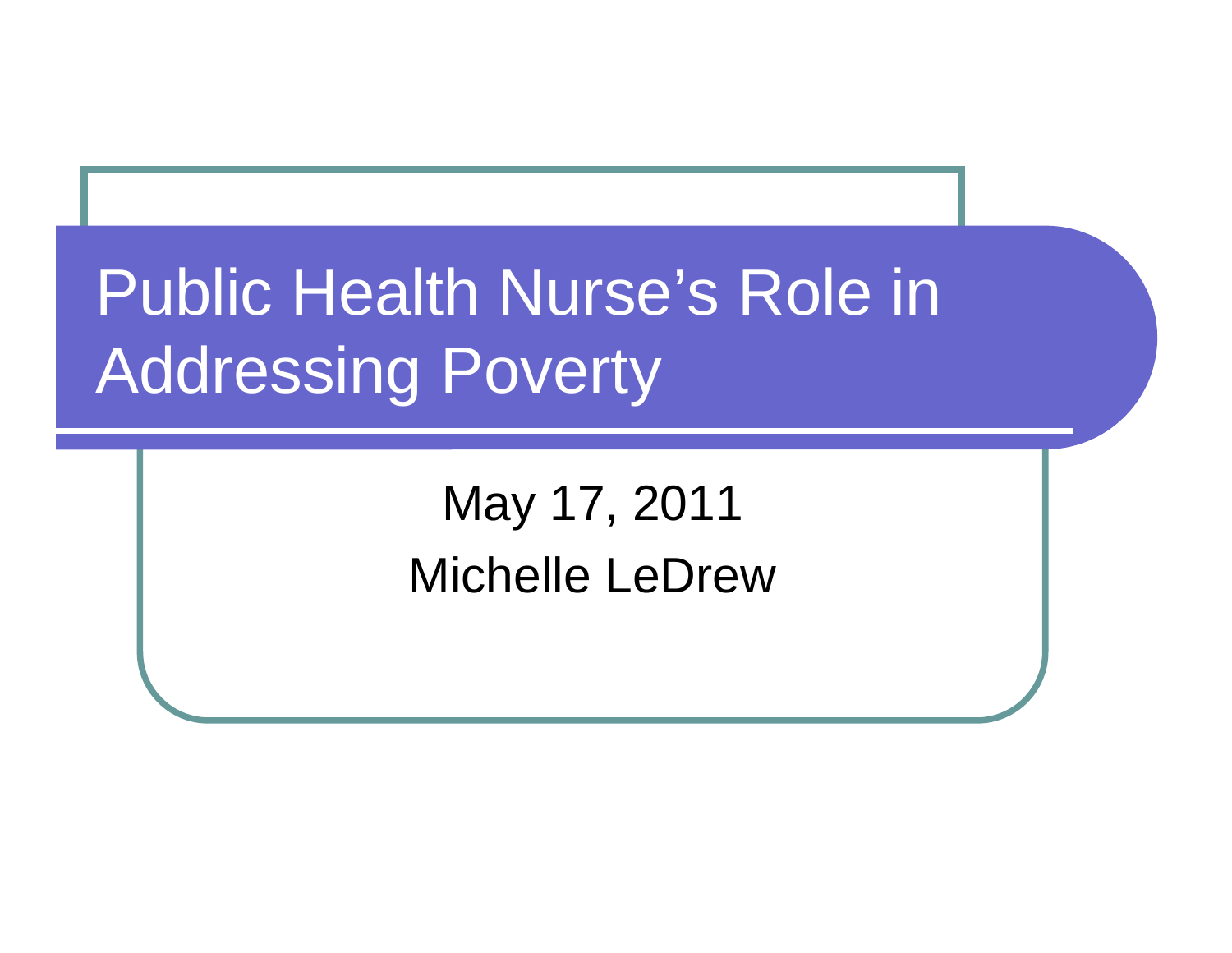#### **Outline**

- Environmental Scan and focus group findings
- O Recommendations for Action
- O Discussion and feedback

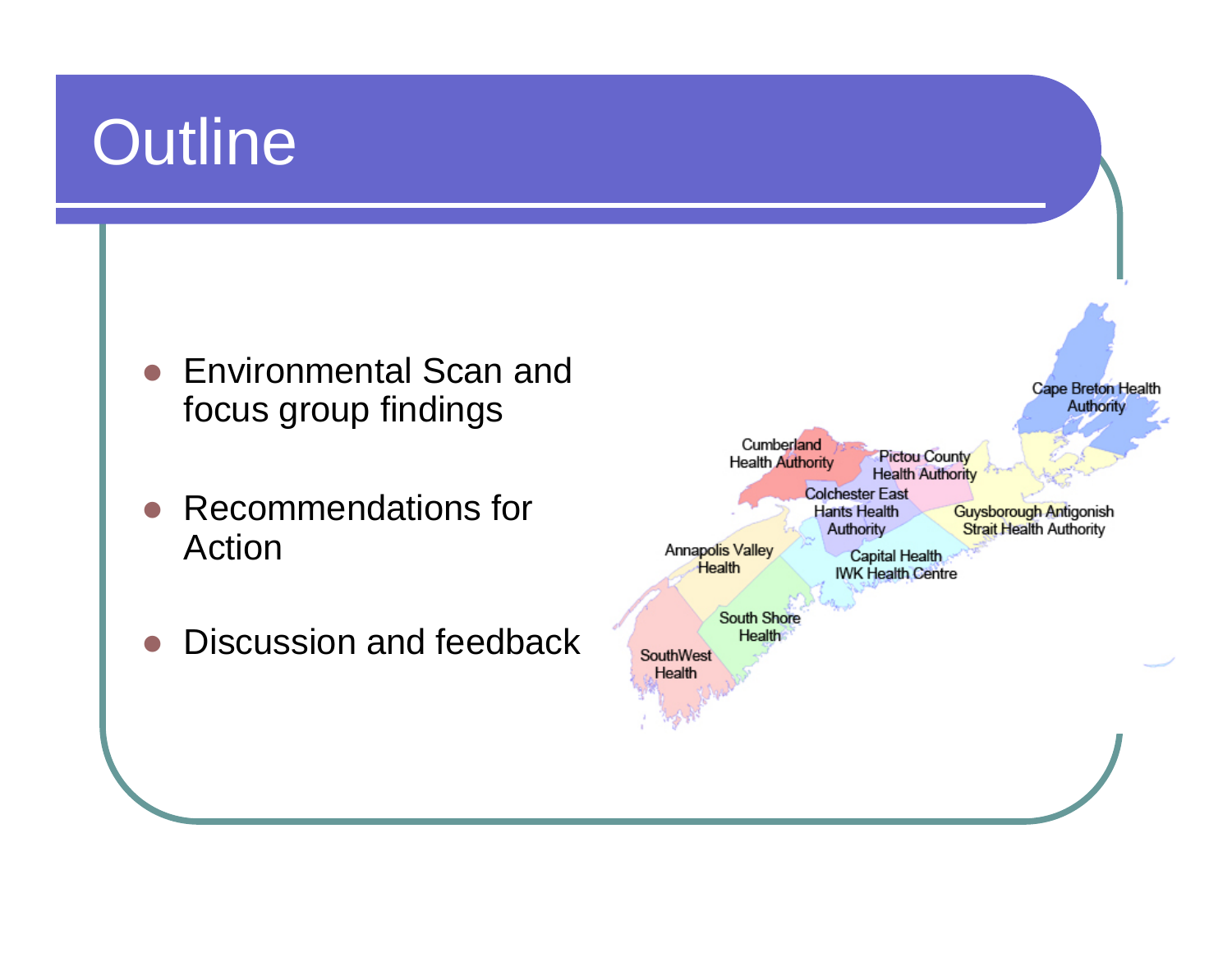#### Scan of Public Health Activities to Address Poverty in NS

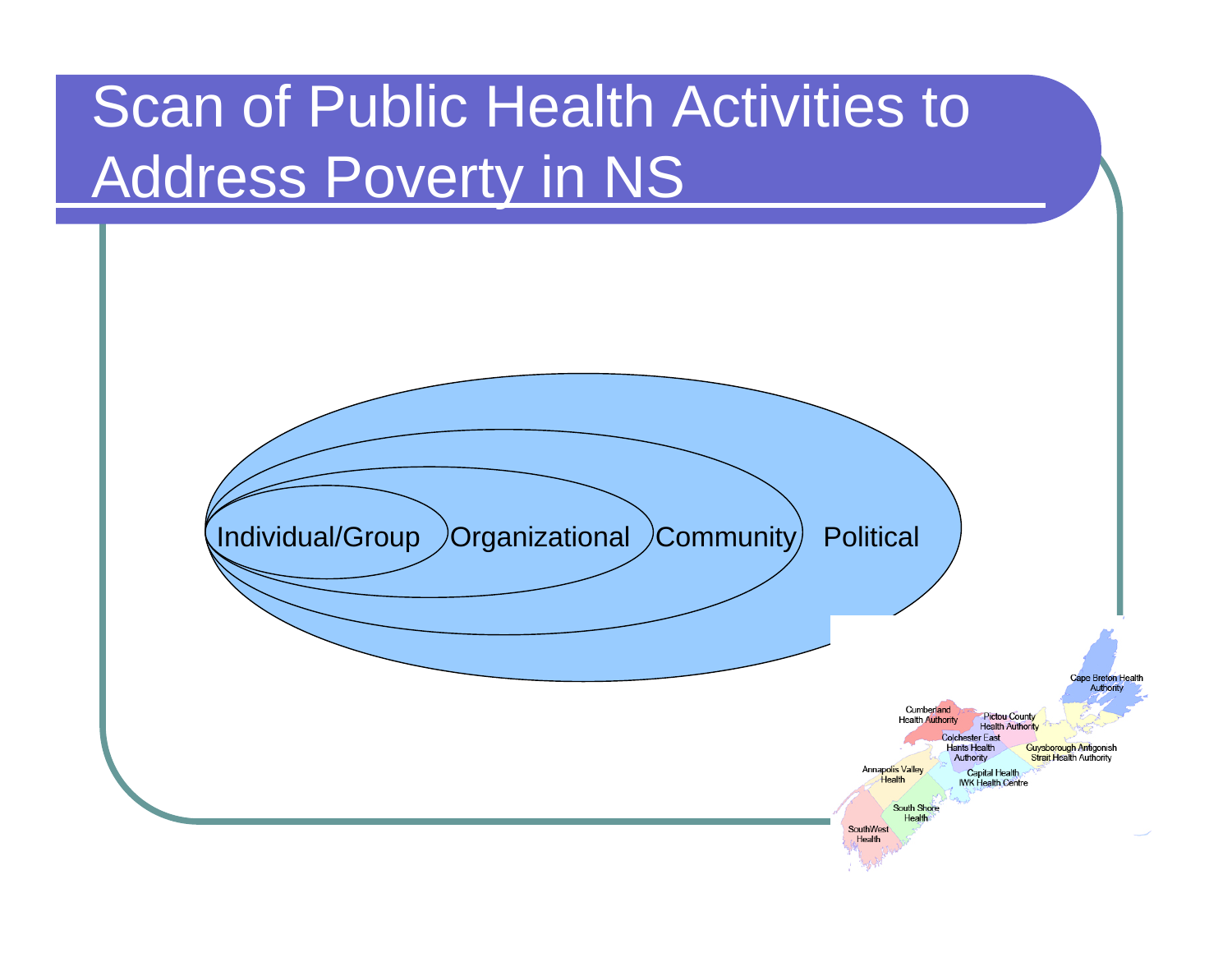## Individual/group Actions:

- Healthy Beginnings program (EHV)
- Targeted prenatal programs
- Breastfeedingpromote, protect, support
- Client Advocacy
- Awareness-rebate subsidies
- Access and Cost subsidies

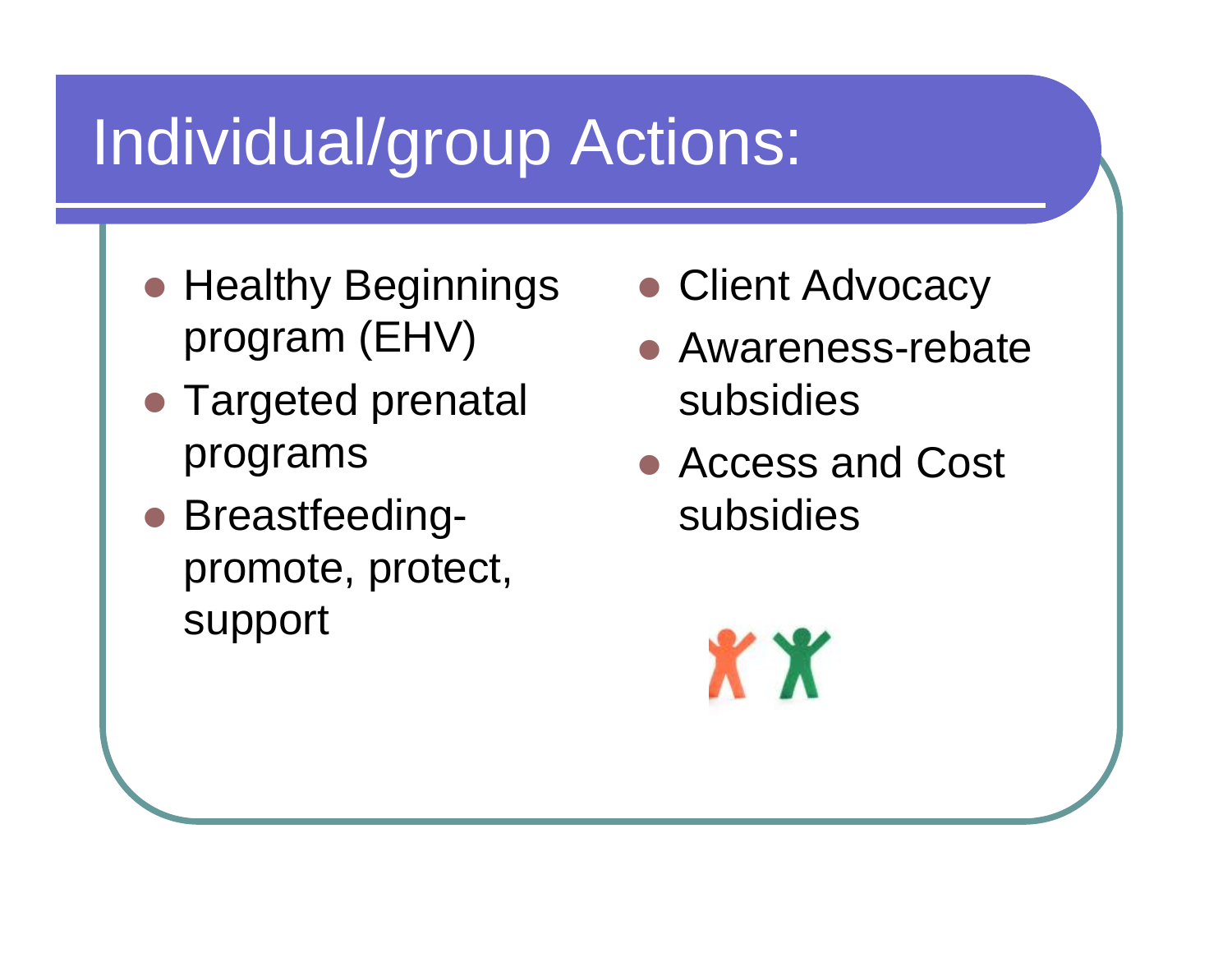## Organizational Actions:

- Literature review/case study
- Research
- Sharing of best practice articles
- **Poverty/Diversity Committees**
- Advocacy Tools and policies
- Leadership forum
- Public Health forums
- **Logic Models**
- Population Health Approaches

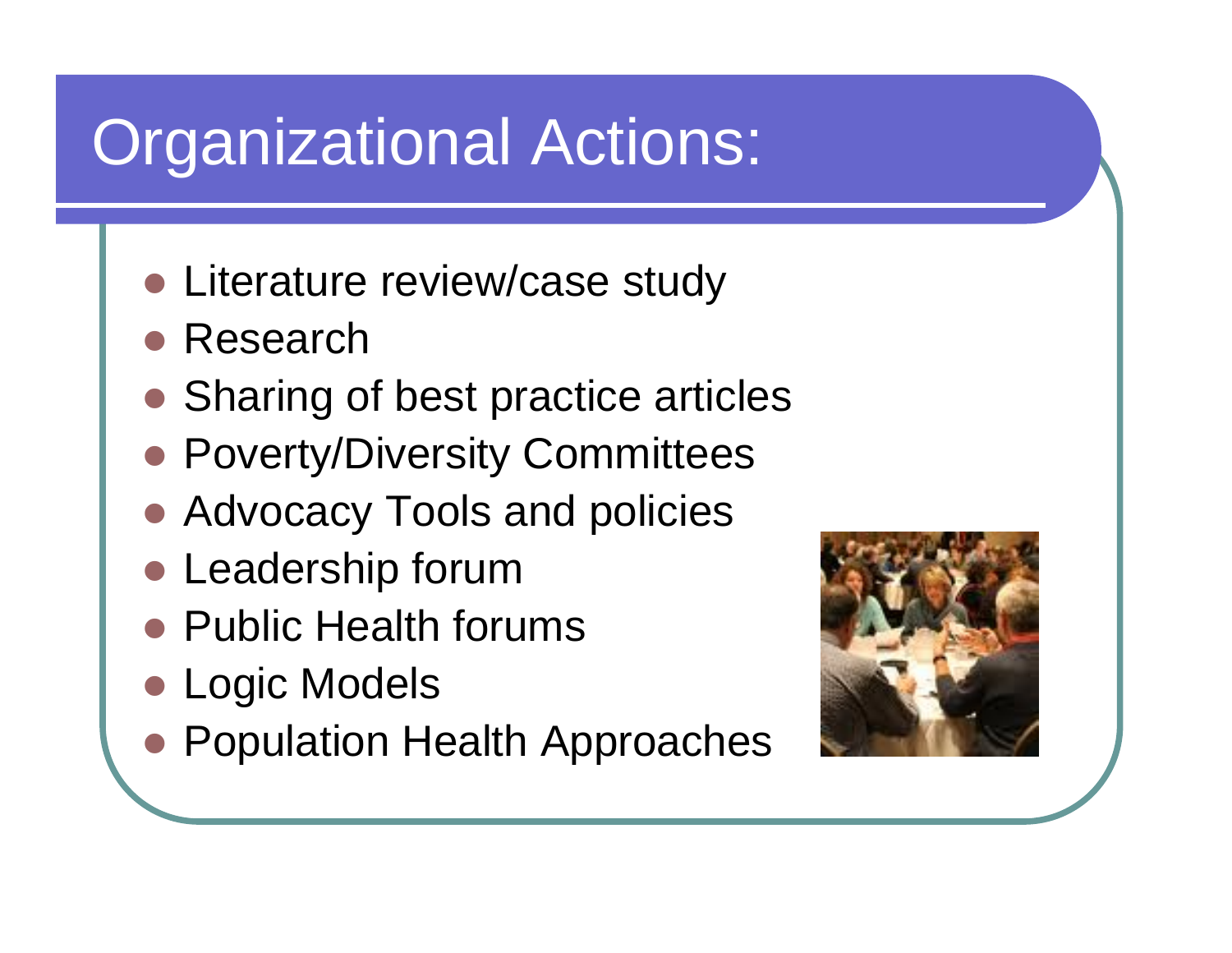## Community Actions:

- **Food Costing Data**
- Food mentoring/training program
- Link with Community Services
- Community Poverty Networks/Coalitions/ **Committees**
- **Community Forums**
- O Poverty demonstration march
- Radio and newspaper ads

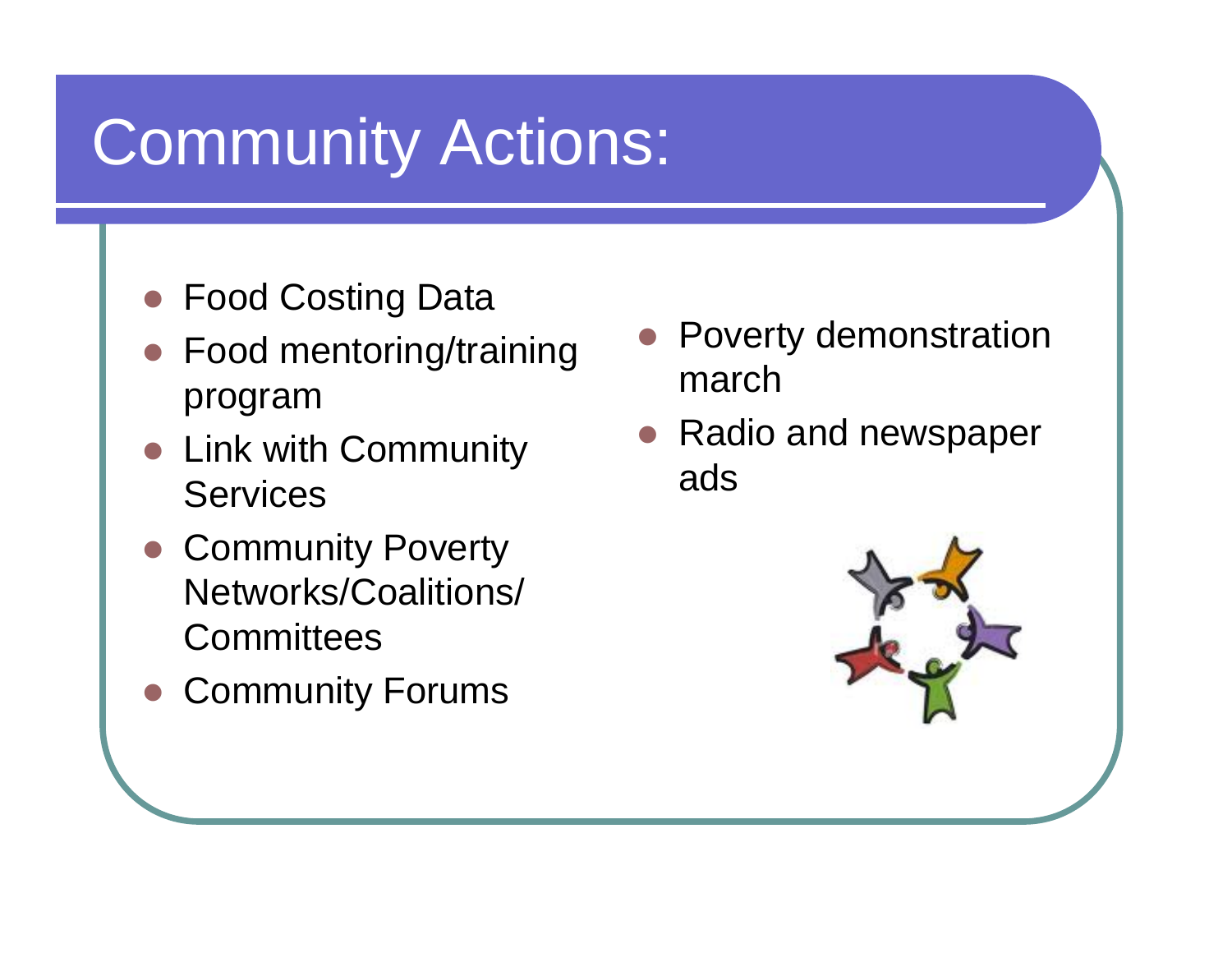## Political Actions:

- Participation on Provincial Poverty Reduction Working Group
- Attendance and question at federal political candidates forum
- Lobbied town, municipal and local [business for donations for an emergency](http://www.icpj.net/blog/wp-content/uploads/2007/10/suso_logo_eng_gcap.jpg)  fuel fund

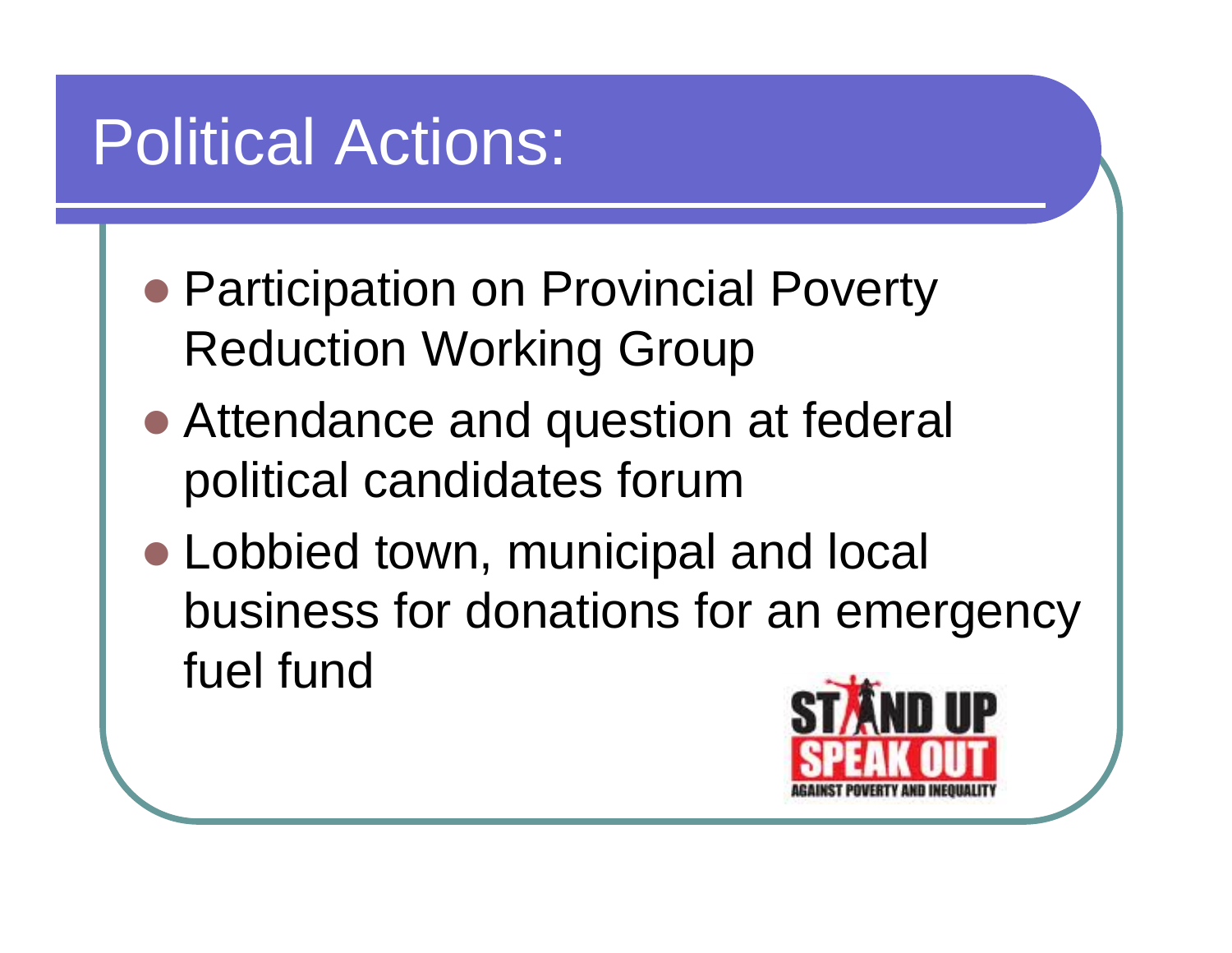## Environmental Scan Findings

#### Gaps:

- Limited monitoring and assessment of health and non health sector services, programs and policies.
- Limited reporting and sharing data.
- Limited core programming to address inequities.
- Limited activity to build political awareness
- Limited advocacy and communication activities.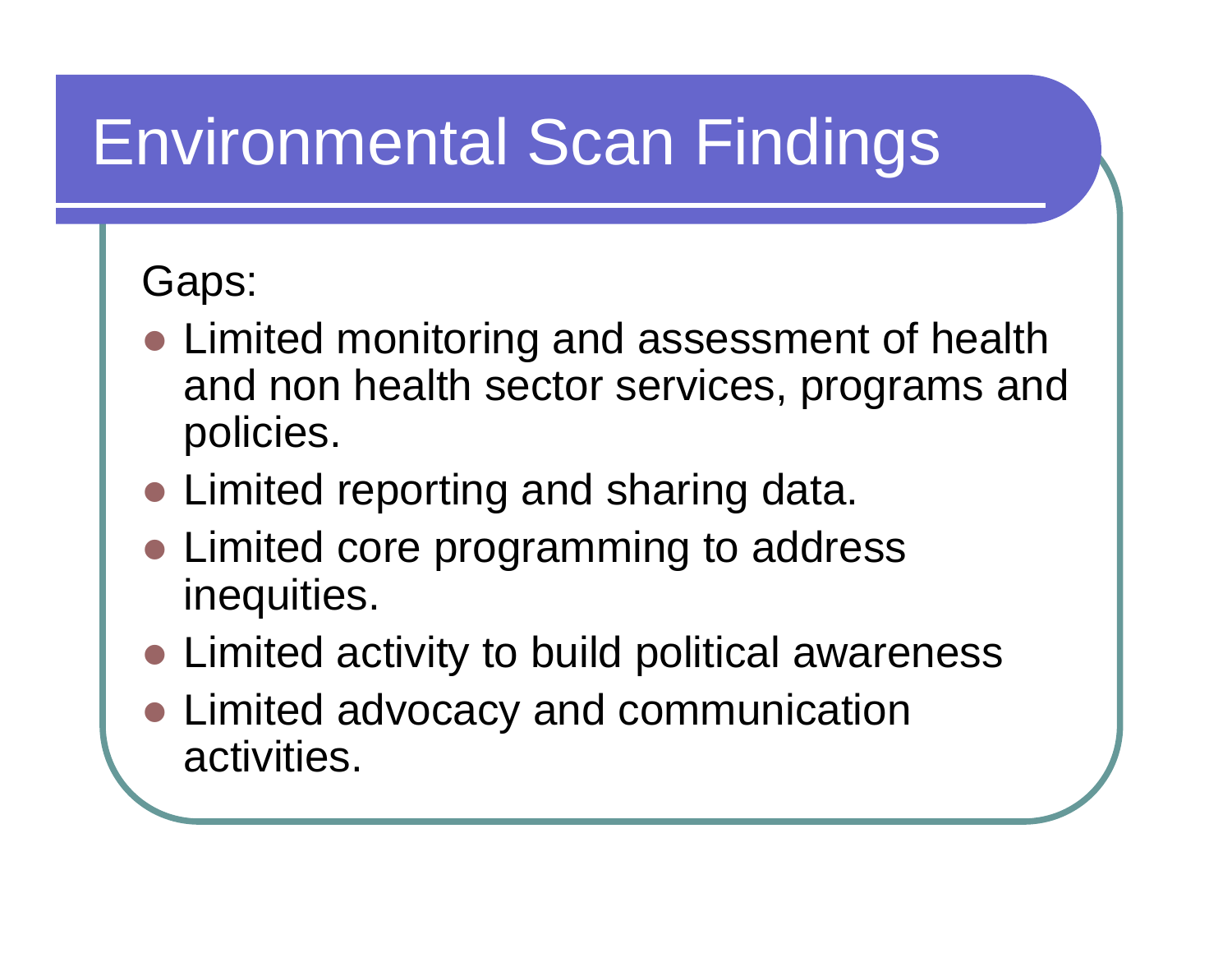## Environmental Scan Findings

#### Gaps:

- Commitment to values of social justice and equity
- Political advocacy
- Socio-cultural shifts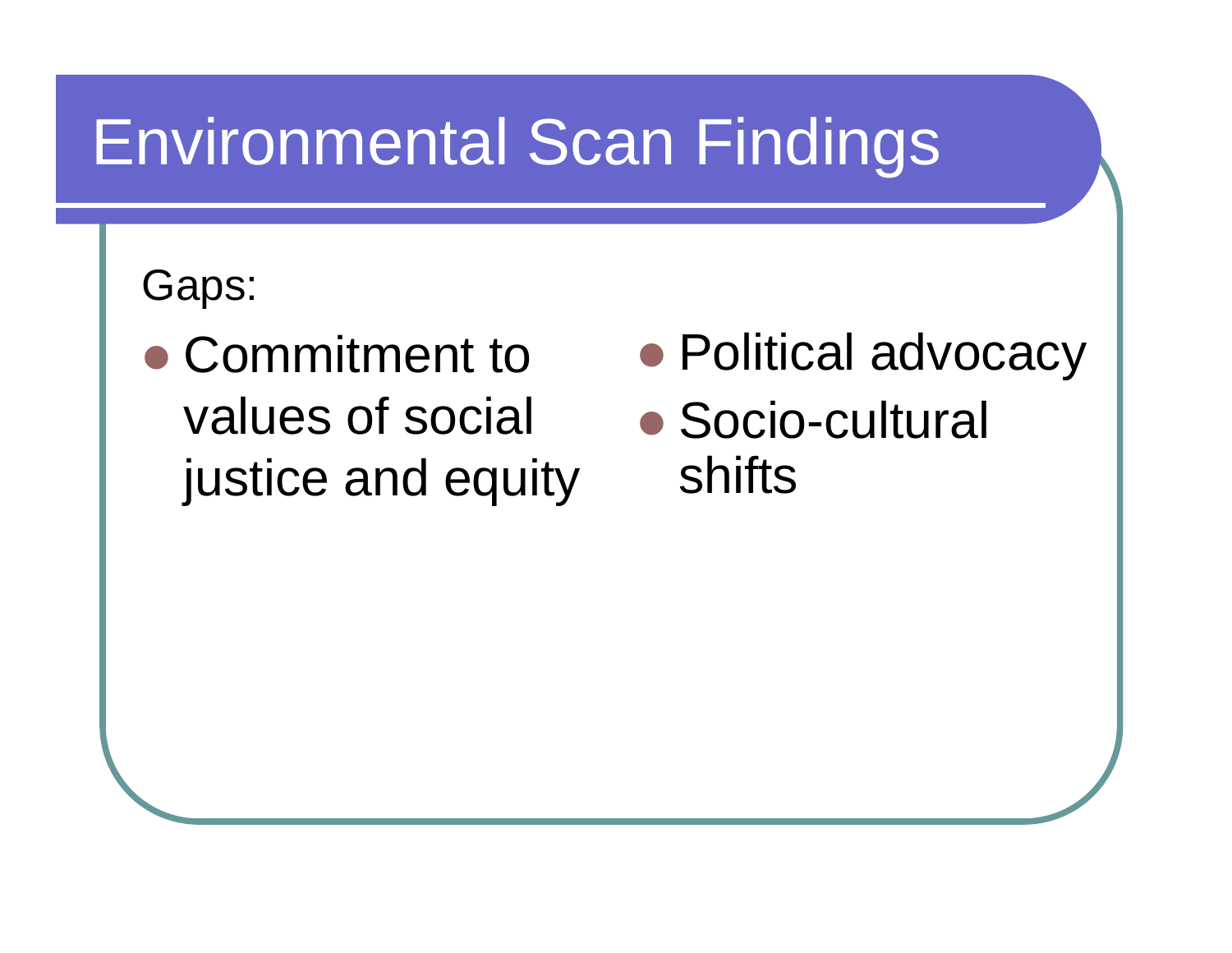#### Recommendations:

- Leadership
- Multi-sectoral collaboration/partnership
- Socio-cultural shift
- Capacity Building